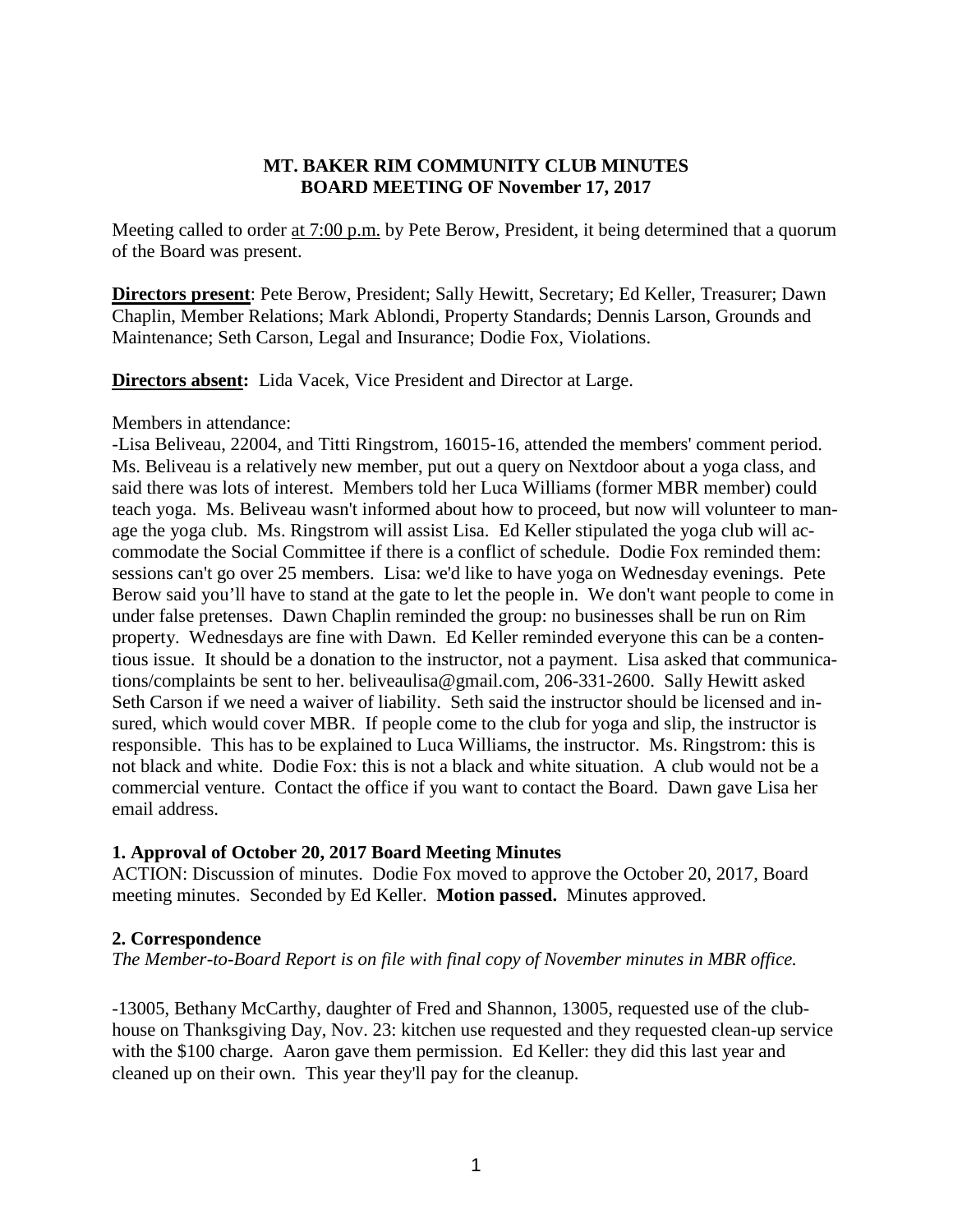Pete Berow said we can take what MBR owns in the kitchen and move it. Members can use the clubhouse any time.

## **3. Directors**' **Reports**

*Directors reports as submitted are on file with the November minutes. Additional comments are recorded here:*

a. President

If you had to take a guess what month it is, with the wind, the rain and dark at 4:30, how could you miss November. We have our new truck and it's ready for the winter. The Halloween decorations are down and the clubhouse is starting to look like the prelude to Christmas. The dues invoices are ready to go and the President's letter is complete as the US Thanksgiving comes creeping up on us.

It may be too soon to say this, but so far the agenda does not look too bad for the month. This may be to our advantage as at the close of this meeting we will have a closed meeting to decide on what the salary compensations are going to be for all of the Rim employees for the year 2018.

I can't get through this month without thinking of the eleventh month, the eleventh day, and the eleventh hour. The armistice for WWI and every nation's veterans or remembrance day. Happy Veterans Day and Remembrance Day to all of you who have served.

b. Secretary

No report.

# c. Treasurer

Ed Keller reported:

Income is almost \$6,000.00 over expected. Vendor gate card income was doubled due to the efforts of Angela and Christy to follow up on expired cards and sending expiration notices. We have already exceeded the expected interest income for the year and still have 2 months' worth to add about another \$200.00+. Rental fees are above the year end expected total now with 2 additional months to earn. Transfer fees are approaching double our expected income with about 8 closings in the last month adding another \$600.00.

Administration expenses are still running slightly higher than budgeted. Maintenance & Repair is running under budget. Supplies for clubhouse and pool are over budget, but not expected to add more expense in last 2 months. Utilities are right on budget and Vehicle & Equipment expenses are under budget. Overall total expenses are just slightly above budget and will be completely offset by additional revenue.

Report on CD interest & Money Market options.

At the October Board meeting I mentioned that First Federal was willing to match a competitor banks 2% rate on 24-month CDs. Further investigation has lead me to not recommend doing this change at this time. First Federal would require us to close our existing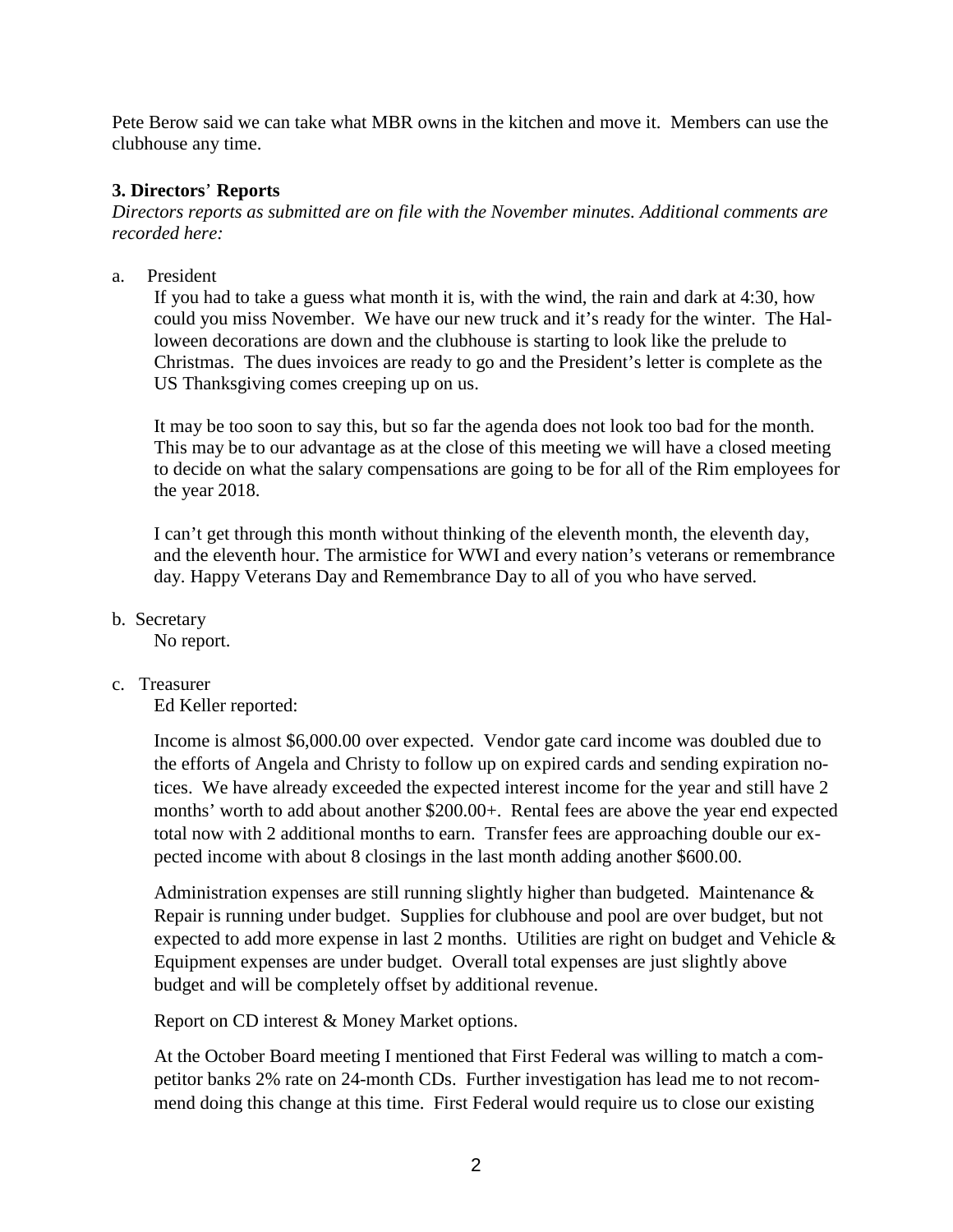CDs prematurely and take a .5% penalty on the interest we have already earned and then open 2 new CDs each at the 2% for a new 24-month period. When the penalty is compared to the benefit it does not pan out. So, our current 2-year CD will mature in Nov. 2018 and they will match or beat the other banks's rate at that time. The 3-year CD would actually lose if converted to a new 2-year CD.

However, we should take advantage of their offer to change our Money Market account. It currently earns 1% and will drop to .75% at the end of November 2017 (this month). If we can deposit new funds into this account before year end or even in the new year they will renew the 1% interest rate for another 12 months. This is the best rate in the area. I expect to have a recommendation for the amount and the time to make this new deposit at our meeting on 11/17/17.

All 2017 capital improvements are nearly complete. The last item, the sauna, has been purchased and will require some electrical cost to install. The sauna equipment cost \$3,149.59 and expect with installation electrical cost to come in on budget at \$3,500.00. This was not planned to be completed till 2018, but was already fully funded in our Reserves.

The new heating system has cost \$28,421.45 from a budget of \$45,000.00.

Dodge truck including alterations to accommodate our plow had a total cost of \$42,825.21 from a budget of \$45,000.00

Exterior siding improvements totaled \$2,570.61 from a budget of \$3,000.00. Aaron was also able to include the cost of new entry lights for this part of the project. As this project will continue for the next 3 years, any unspent allocated reserves will carry over to the remaining budget now at \$13,428.39 or approximately \$4,500 per year.

The men's bathroom shower improvements will carry over to 2018 and has a new budget of \$10,000.00. If there are structural repairs needed to the exterior wall it will be covered from a different part of our Reserves.

The \$1,500.00 reserved for interior light fixtures has not be spent as of yet as Aaron is continuing to look for the right fixtures and can carry over into 2018.

MBRCC added \$40,000.00 to our reserves during this year.

Beginning 2017 Balance was just over \$211,000.00 and with \$40,000.00 added gave just over \$251,126.00. Estimated interest earned in 2017 will be about \$1,900. On our CDs and over \$1,200.00 on our Money Market account. Adding over \$3,000.00.

Capital improvements will total \$74,000.00 at year end, leaving a balance of about \$208,000.00.

We will be adding a minimum of just over \$41,000.00 to our reserves in 2018 and the additional earned interest. Final numbers will not be available until year end.

The old Dodge is expected to sell somewhere between \$5K and \$8K. I believe this revenue should be added back into our Reserves.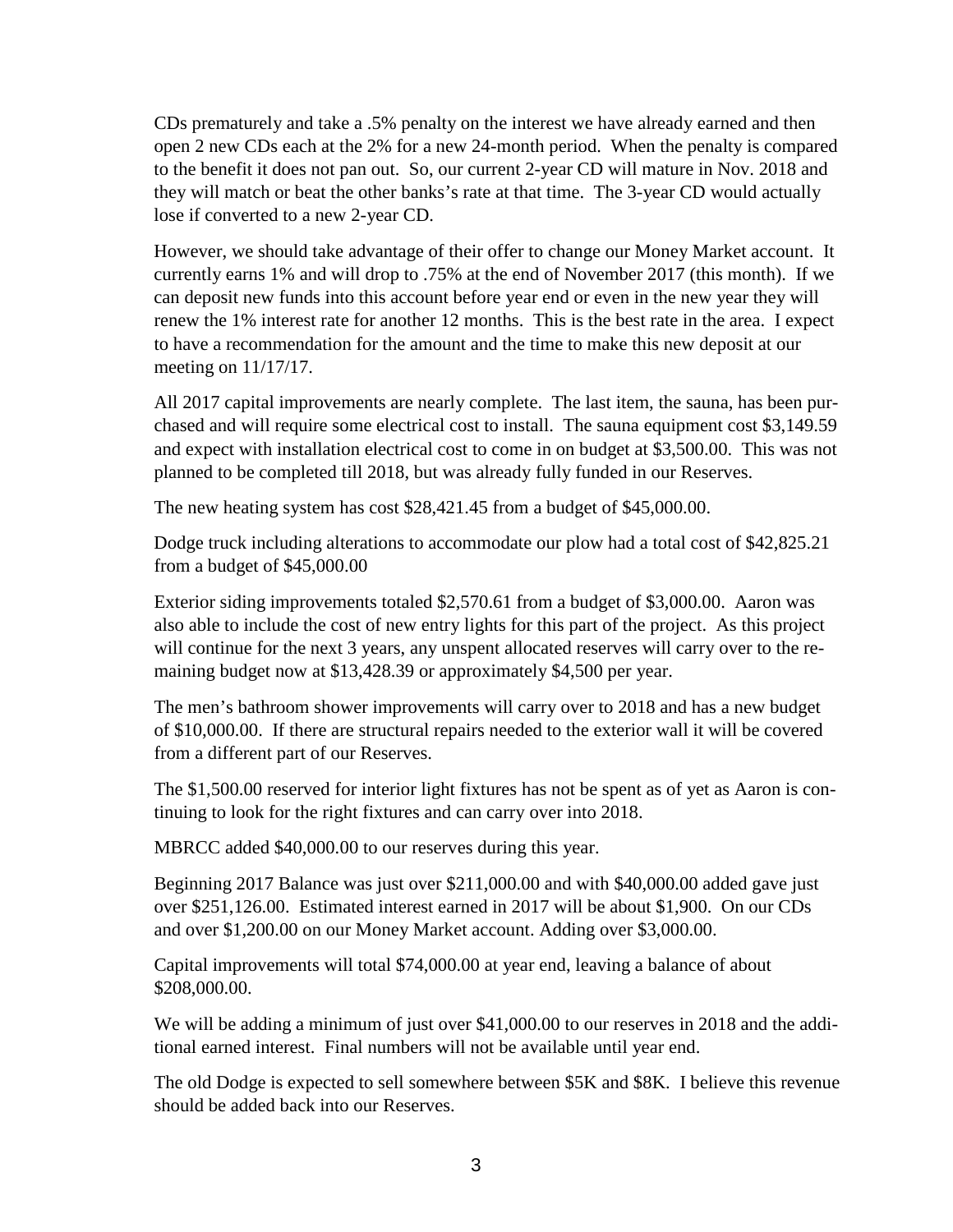Please be prepared to offer suggestions to Dennis and Aaron for projects that you feel should be considered for 2018 and beyond. I need to have a Board decision at our February meeting to prepare the next 5-year Reserve Plan to submit at the 2018 AGM.

- d. Legal and Insurance No report.
- e. Grounds and Maintenance

Dodge truck: The snowplow has been mounted to the new truck for a cost of \$1,900. The sander is also ready to go so we are set for winter.

Sauna[:](http://www.apple.com/) A new sauna heater is on order for a cost of \$3,100. This will also require an electrician to install.

- f. Property Standards No report.
- g. Violations No report.
- h. Member Relations

Dawn Chaplin asked if we have questions about the Board dinner. We have around \$285.89 left for the dinner. Dodie Fox said Dawn should do the main dish and we can bring the rest. The dinner is planned for Saturday, January 20, the day after the Board meeting. Dawn thinks she can do more than the entree. BYOB. Mark Ablondi reported Grandma Gooch will do the Santa cookies on December 16.

i. Director-at-Large No report.

# **4. Unfinished Business**

a. Popup tents — Pete Berow hasn't seen any more popup tents, so we can think about this in the spring. Table until March.

b. Ongoing old gate card cancellation issue — Dodie Fox will coordinate with the office and then she will call the members who haven't complied. Dodie added: some people won't comply until their cards are turned off. A member has given 4 gate cards to guests, who are not relatives. We need them to fill out a non-member guest form. Dawn Chaplin said it's up to the owner of the cabin to report these guests' names and car license plates. Immediate family can use the gate cards. Permanent guests with gate cards need to register with the office. Dodie will take care of this.

# **5. New Business**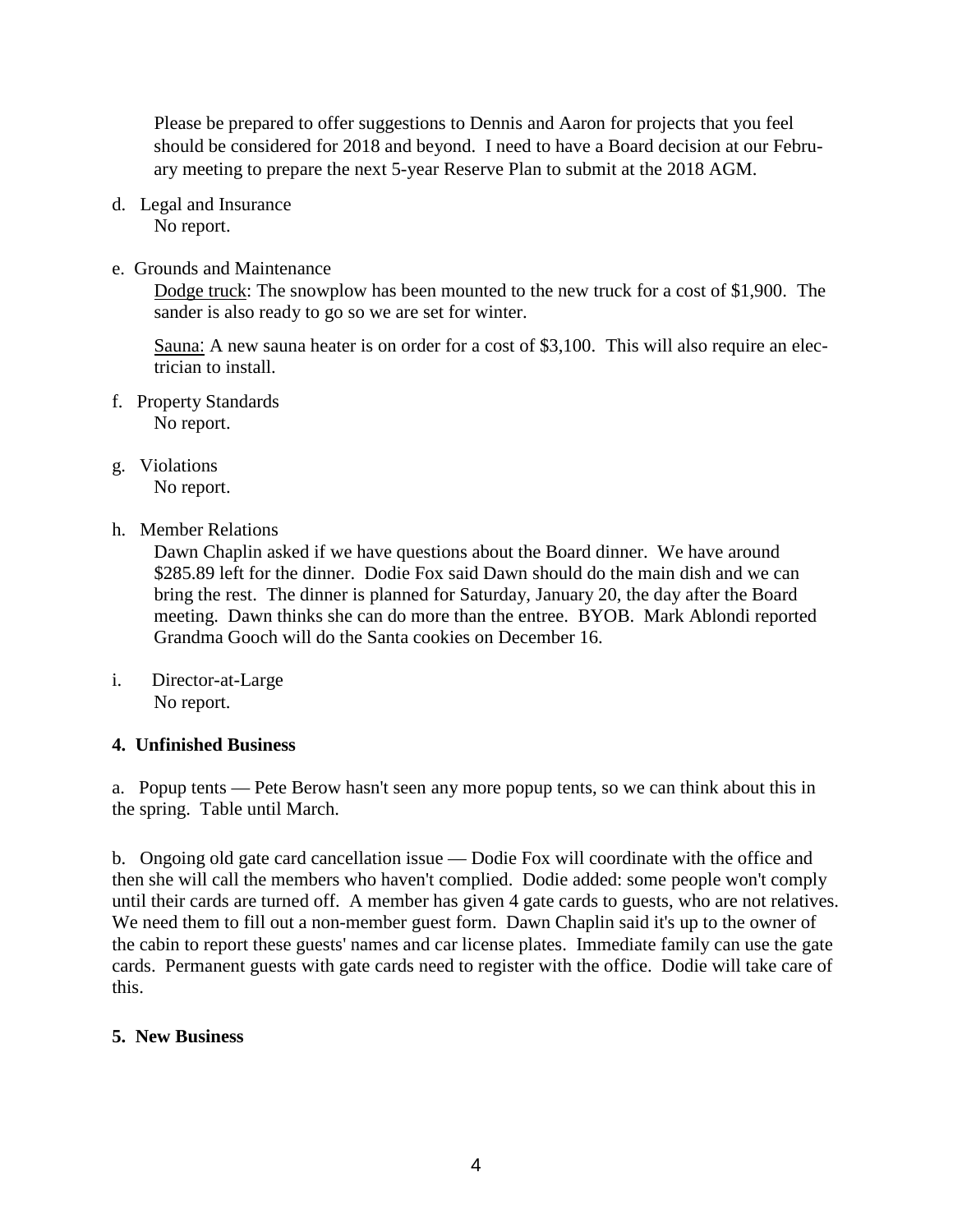a. Donate the old piano — Ed Keller: AARP did a story on how valueless old pianos are. AC-TION: Ed Keller moved we call REStore to donate the piano. Mark Ablondi seconded. **Motion passed.**

b. Property rental — Pete Berow said we have 30-35 rental cabins that are legitimate. Pete: renters are coming in to office and don't know where to go. Aaron said we point them to the landline or let them use our phone. Aaron said Christy could set up something that would allow people to use WiFi in front of office. Dodie Fox said we should raise rental fees. Ed Keller recommended we send a well-written letter to owners asking them to take care of their own rentals. Aaron said he would have Christy write the proposal and will email the Board to see if we approve. Mark Ablondi suggested we post a sign at our office pointing to Wifi availability at Chair 9.

c. Procedure wording for accessing Rim property from County roads — Pete Berow said we need wording for this issue. Pete will send wording out via email and will need an okay from everyone.

d. Pete wrote the President's letter and it will be sent out with the dues invoice.

e. Dawn Chaplin asked: can Aaron plow a parking space for non-resident Board members on the night of a Board meeting?

f. Dawn Chaplin requested a \$500 loan for the Social Committee for the NYE event. ACTION: Dodie Fox moved MBR loan the Social Committee \$500 for the New Year's Eve party. Dennis Larson seconded. **Motion passed.** Ed Keller will put money in the social account.

g. Removing obsolete rhetoric from our documents -- Pete Berow. We'll discuss these in January, February.

**6. Meeting Adjourned:** Meeting adjourned at 8:30 p.m. Mark Ablondi moved to adjourn. Ed Keller seconded.

\*The Board may convene in closed executive session to consider personnel, legal, liability, or issues dealing with violations.

Executive session started at 8:30 p.m.

Next Board meeting is Friday, January 19, 2018, at 7:00 p.m. in the clubhouse.

Signed: